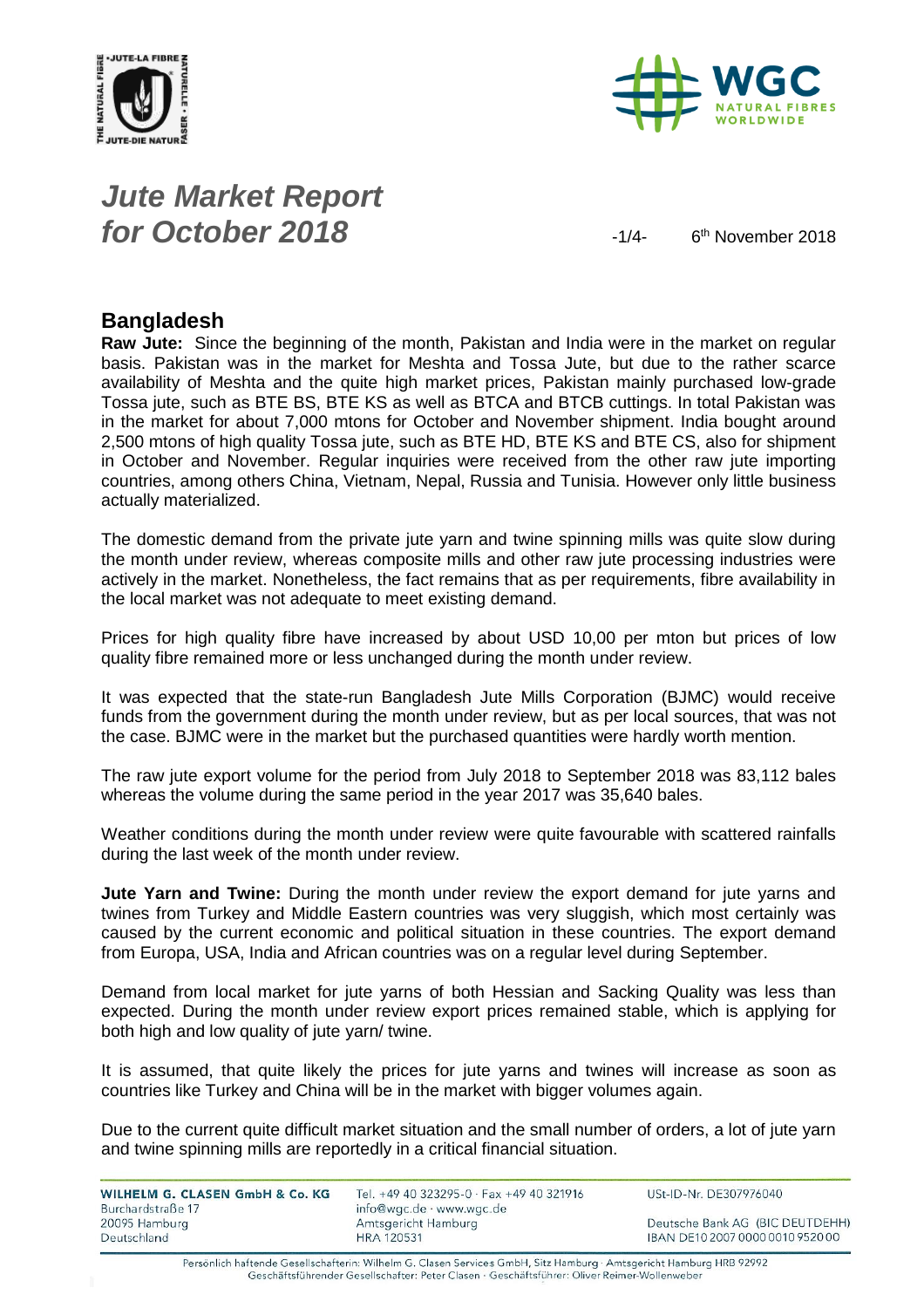



# *Jute Market Report for October 2018*  $\frac{1}{2}$

6<sup>th</sup> November 2018

**Jute Goods:** Even though a regular number of enquiries for Hessian and Sacking from Africa, Europe, Australia and USA were circulating in the market, a rather small number of orders were placed. In addition, China, Vietnam and Middle Eastern countries were in the market for Hessian and Sacking, but decided not to place orders during the month under review. At least India was regularly in the market for importing unstitched cloth. Local demand for Hessians and Sackings was less than expected during the preceding month.

Only a few enquiries for CBC were received from the importing countries like Europe, Australia and New Zealand and the purchased quantities were on a quite low level, too.

Local prices during October remained at the same level as in September. Mainly because of lack of orders.

On Sunday, October 28<sup>th,</sup> a transport strike disrupted communications across the country, taking a heavy toll on trade and economic activity. According to business circles, overall commodity supply chain, export and import activities were severely halted. Export and import of goods to and from Dhaka, Chittagong and Mongla ports also got hampered. However, the supply of food and other consumables was halted for unavailability of transport. The Bangladesh Transport Workers Federation called the 48-hour nationwide strike, in order to realise their eight-point demand. One of their key-demands is an amendment to some sections in the Road Transportation Act (RTA), passed in parliament on September 19<sup>th</sup>.

During the 48-hour lasting strike, all intercity busses and goods vehicles, except state-run Bangladesh Road Transport Corporation (BRTC) busses, stayed off the roads. According to commissioner Belal Hossain Chowdhury, not a single transaction was made at Benapole port on October  $28<sup>th</sup>$ , as no truck from Bangladesh side crossed the border. In consequence, Benapole land port has lost its daily revenue of around 310 Mio Bangladesh Thaka.

The Chittagong Port Authority apprehended congestion as goods transportation from the port was not possible.

As per the Bangladesh Garment Manufacturers and Exporters Association (BGMEA) the estimated daily loss is more than 85 Mio Bangladesh Thaka. The BGMEA president Siddigur Rahman demanded a permanent solution to this undesirable action that disrupts business in the name of strike. In addition, the business community and other civil-society members in Bangladesh sharply reacted to the ongoing strike, urging all concerned to seek a permanent solution, too.

Deutsche Bank AG (BIC DEUTDEHH) IBAN DE10 2007 0000 0010 9520 00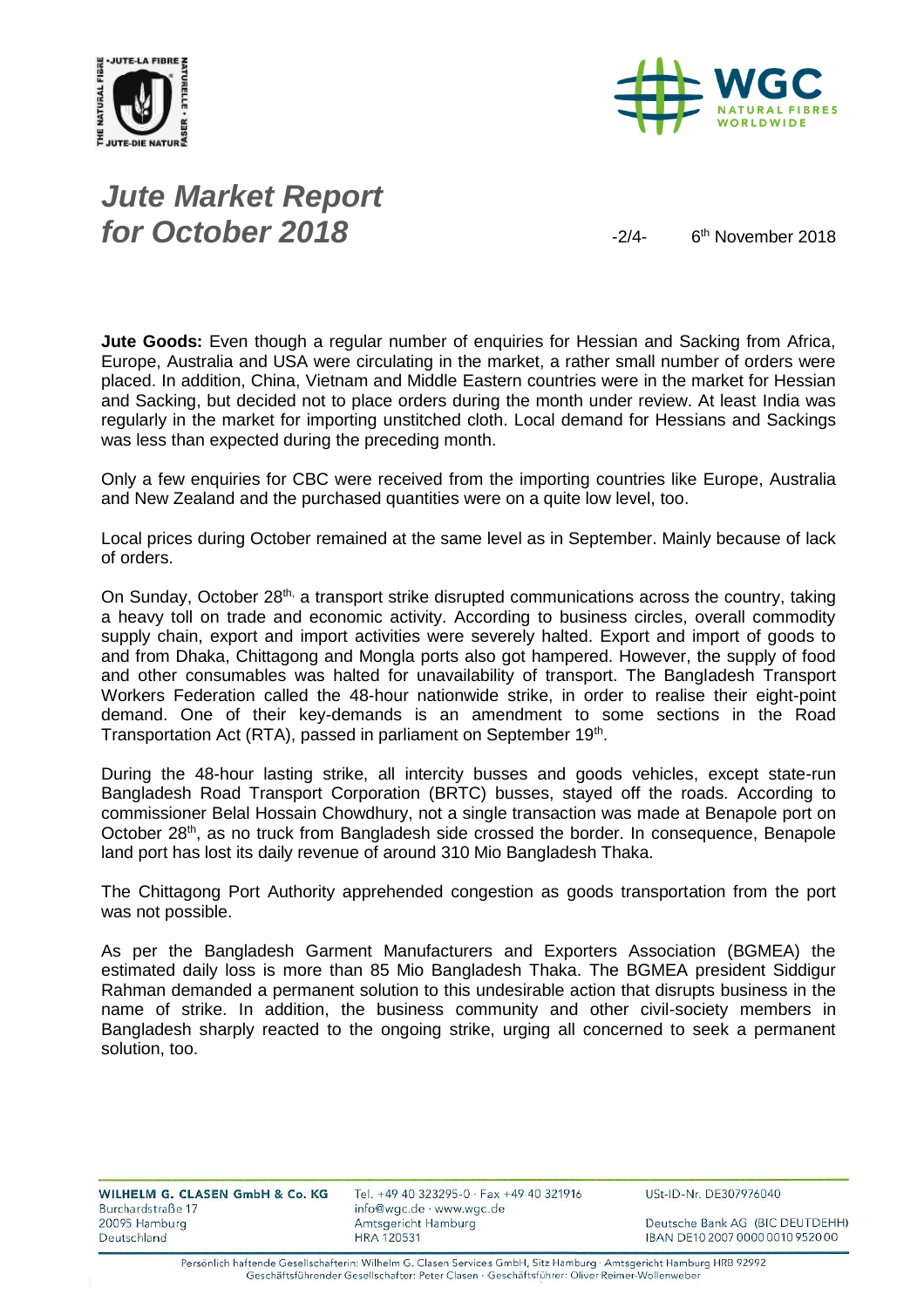



# *Jute Market Report for October 2018*  $\frac{3}{4}$

6<sup>th</sup> November 2018

#### **India**

**Raw Jute:** Prices at the end of the month under review were ruling at following level: TD-4 IRs 4.425,00 and TD-5 IRs 4.075,00 per 100 kg.

Crop 2017/2018: 7.43 mio bales. Crop 2018/19: estimated to be 6.2 mio bales.

With a carry-over of estimated 2.6 mio bales, no shortage of raw jute is expected during the current crop year. The land area for sowings this year was 494.150 hectares compared with 653.740 hectares last year. Arrivals of raw jute of New Crop are gradually reducing but until now, we have not received any confirmed reports about quantities.

**Jute Yarn**: Same as in September there were no export activities worth to mention during the month under review.

**Jute Goods:** Mainly because of seasonal requirements, the domestic demand for Hessians was slightly improving and the prices were marginally higher, compared to the previous month. Sackings ruled firm because of comfortable orders from Indian Government. The Government placed orders of about 300.000 bales of B-Twills during the month under review. The export demand for jute goods from India was on quite a good level in the beginning of September but slowed down again from mid-September onwards. The continuously strong competition from Bangladesh jute goods exporters might be one of the main reasons for the slow demand for jute goods from India. For the month of November, an order of only 150.000 bales of B-Twills is expected from government. No activity worth to mention in the case of Jute CBC.

Jute goods production of IJMA jute mills and jute mills reporting to IJMA during September 2018 amounted to 93.600 mtons of which 4.100 mtons were jute yarns/twines.

The Indian government approved the closure of loss-making PSU National Jute Manufacturers Corporation (NJMC) and its subsidiary Birds Jute & Exports Ltd. (JEL) on Wednesday 10th October 2018. The decision was taken at a meeting of the Union Cabinet chaired by Prime Minister Narendra Modi here. The decision will benefit the government exchequer in reducing recurring expenditure incurred in operating both the sick CPSEs in running their activities. "The proposal will help in closing loss-making companies and ensuring release of valuable assets for productive use, or for generating financial resources for developmental progress", an official statement said.

BJEL has no staff and as the factory is not in operation; closure does not have any adverse implications, the government said in a statement. The available land with both the CPSEs will be put up for public use / other government use for overall development of society.

NJMC has been incurring losses for several years and was under reference to BIFR since 1993. The company's primary product was hessian jute bags used for packaging of food grain used by the various state governments.

| WILHELM G. CLASEN GmbH & Co. KG | Tel. +49 40 323295-0 · Fax +49 40 321916 | USt-ID-Nr. DE307976040           |
|---------------------------------|------------------------------------------|----------------------------------|
| Burchardstraße 17               | info@wgc.de · www.wgc.de                 |                                  |
| 20095 Hamburg                   | Amtsgericht Hamburg                      | Deutsche Bank AG (BIC DEUTDEHH)  |
| Deutschland                     | HRA 120531                               | IBAN DE10 2007 0000 0010 9520 00 |

Persönlich haftende Gesellschafterin: Wilhelm G. Clasen Services GmbH, Sitz Hamburg · Amtsgericht Hamburg HRB 92992 Geschäftsführender Gesellschafter: Peter Clasen · Geschäftsführer: Oliver Reimer-Wollenweber